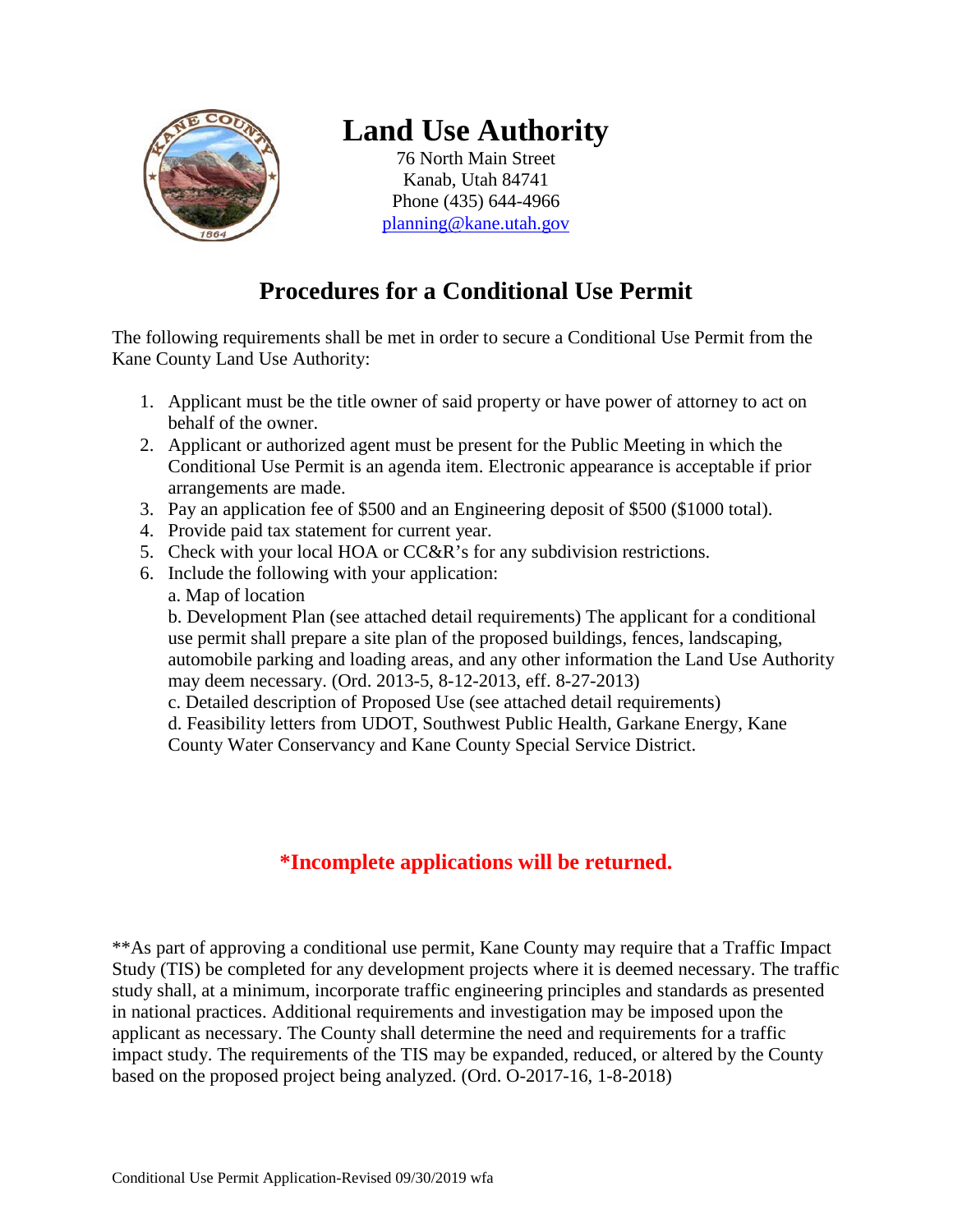### **SITE PLAN REQUIREMENTS**

### **Please provide the following details with your site plan and detailed description of your proposed use:**

- 1. Setbacks of all buildings
- 2. Number, size, location, height and/or lighting of signs
- 3. Location, design and/or intensity of outdoor lighting
- 4. Berms, screening or landscaping and the establishment of standards for their installation and maintenance
- 5. The size, height, location and/or materials for fences
- 6. The protection and preservation of natural features including existing trees, soils, vegetation, watercourses, habitat areas, drainage areas, historic resources, slopes, cultural resources, and/or sensitive lands;
- 7. The protection and preservation of groundwater recharge areas
- 8. Limiting noise generation
- 9. Effort to minimize the environmental impacts to identified wetlands, wildlife habitat, air and water quality, cultural resources, and scenic qualities
- 10. Turn lane improvements at street intersections when:

a. An unsafe condition would be created by the development without the improvements; or

b. The projected increase in traffic generated by the new or expanded use will lower the level of service

- 10. Ingress & Egress including emergency access;
- 11. Pedestrian, bicycle and transit circulation, including related facilities, as needed among buildings and related uses on the development site, as well as to adjacent and nearby residential areas, transit stops, neighborhood activity centers, office parks, and industrial parks
- 12. Approval of septic and of water systems
- 13. Buildings to be built to specific requirements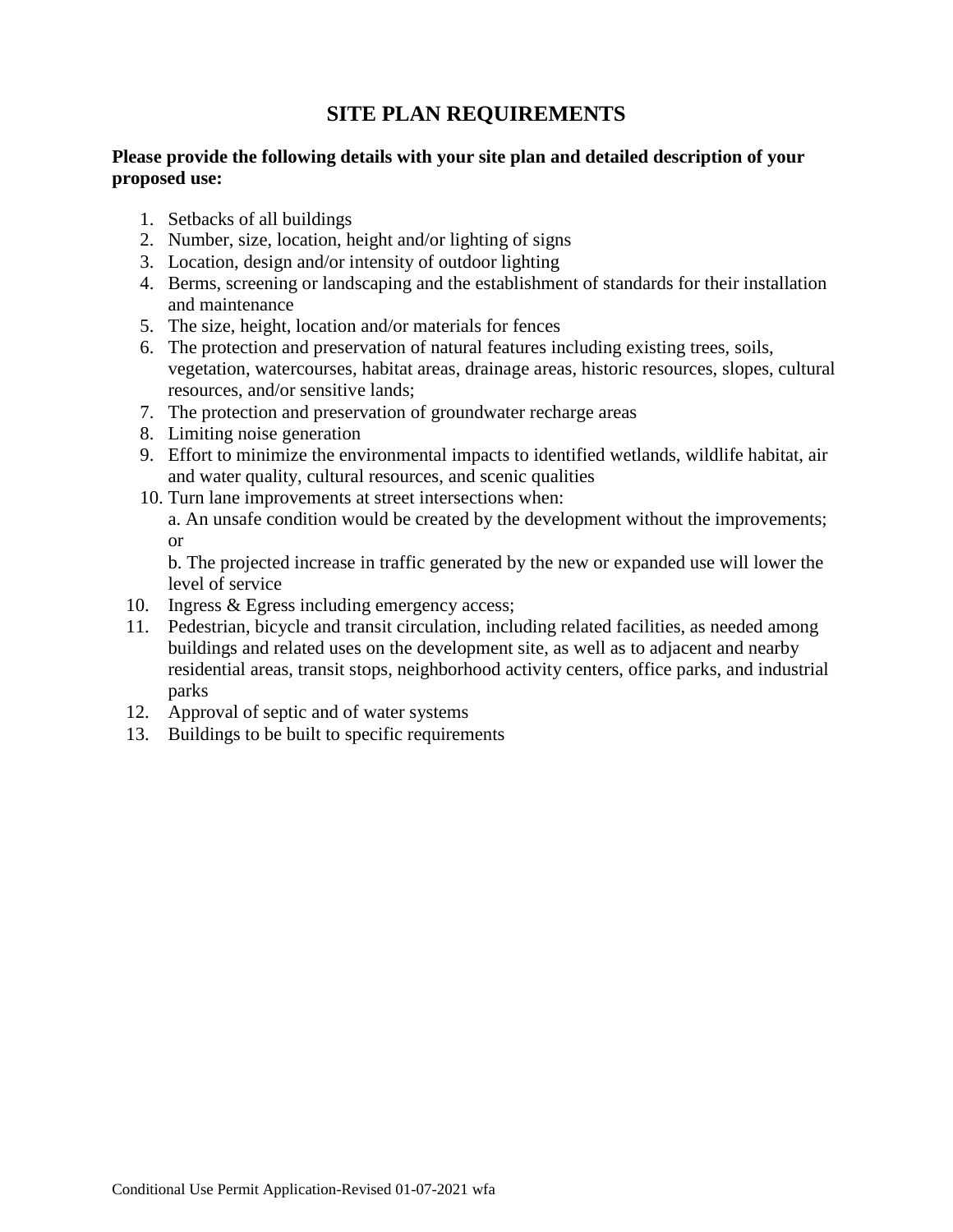## **Recreation Vehicle Park/Campground/Glampground Requirements**

- 1. Business license required
- 2. Transient Room Taxes required;
- 3. The use must be consistent with the environmental, commercial, and economical land use purposes stated in the General Plan, as amended;
- 4. An official site plan that shows:
	- a. The proposed street, sanitary facility and individual sites layout.
	- b. Proposed location, number and design of parking spaces.

c. Detailed landscaping and utility plan, including location of sewer/septic, water, electricity, gas lines and fire hydrants.

d. Any other data as requested. (see attached site plan document)

5. Must have State and/or County approved access off a State highway, County B or D road, BLM road or; if off a private road, roads will meet Wild Land Interface Urban Code standards and will require a road maintenance agreement between property owners and easement holders memorializing the mutual understanding that an increased use to the road will result and that proof of easements to property would be required.

a. Feasibility letter from UDOT required for all developments gaining access off of a State highway.

6. Health Department permit required if over forty (40) RV sites; the Department of Environmental Quality permit is also required for water and waste;

a. Potable water systems are required and shall comply with State and County Requirements. b. Waste Water/Human Waste systems shall comply with Kane County/Southwest Utah Public Health Department and the Department of Environmental Quality. Pit toilets are not permitted.

- 7. Meet all requirements of the State of Utah Code of Camp, Hotel, Motel and Resort Sanitation Regulations which are intended to apple to tent camps as defined in such Code.
- 8. Must comply with all State and Local building code requirements.
	- a. Platforms shall be engineered and shall comply with local building codes.
	- b. Minimum: 70 sq. ft. habitable space as per International Building Code (IBC).
	- c. Maximum: 1000 sq. ft. habitable space as per IBC.
	- d. Spacing of structures shall conform to the IBC spacing requirements.
- 9. On-site manager required; unless the campground is considered a primitive campground;
- 10. Requirements for the management and maintenance of facilities is adequate;
- 11. The use shall not result in a situation which will create a need for essential services which cannot be reasonably met by local service providers, including roads and access for emergency vehicles and residents; fire protection; police protection; schools and school busing; drinkable water; sewer; storm drainage; and garbage removal;
- 12. Each site shall have no less than two (2) ten (10) feet by twenty (20) feet parking spaces. All parking shall be off street.
- 13. Emergency access is adequate;

a. Interior access roads shall have a roadway of not less than twenty-eight (28) feet (per WUI) and shall be looped or contain a turn-a-round of not less than fifty (50) foot radius. Surfacing shall be all weather.

b. All developments shall be accessed by a State Highway, Public Road or a Class B or Class C road.

14. A plan for fencing, screening, and landscaping to separate the use from adjoining uses and mitigate the potential for conflict in uses is adequate;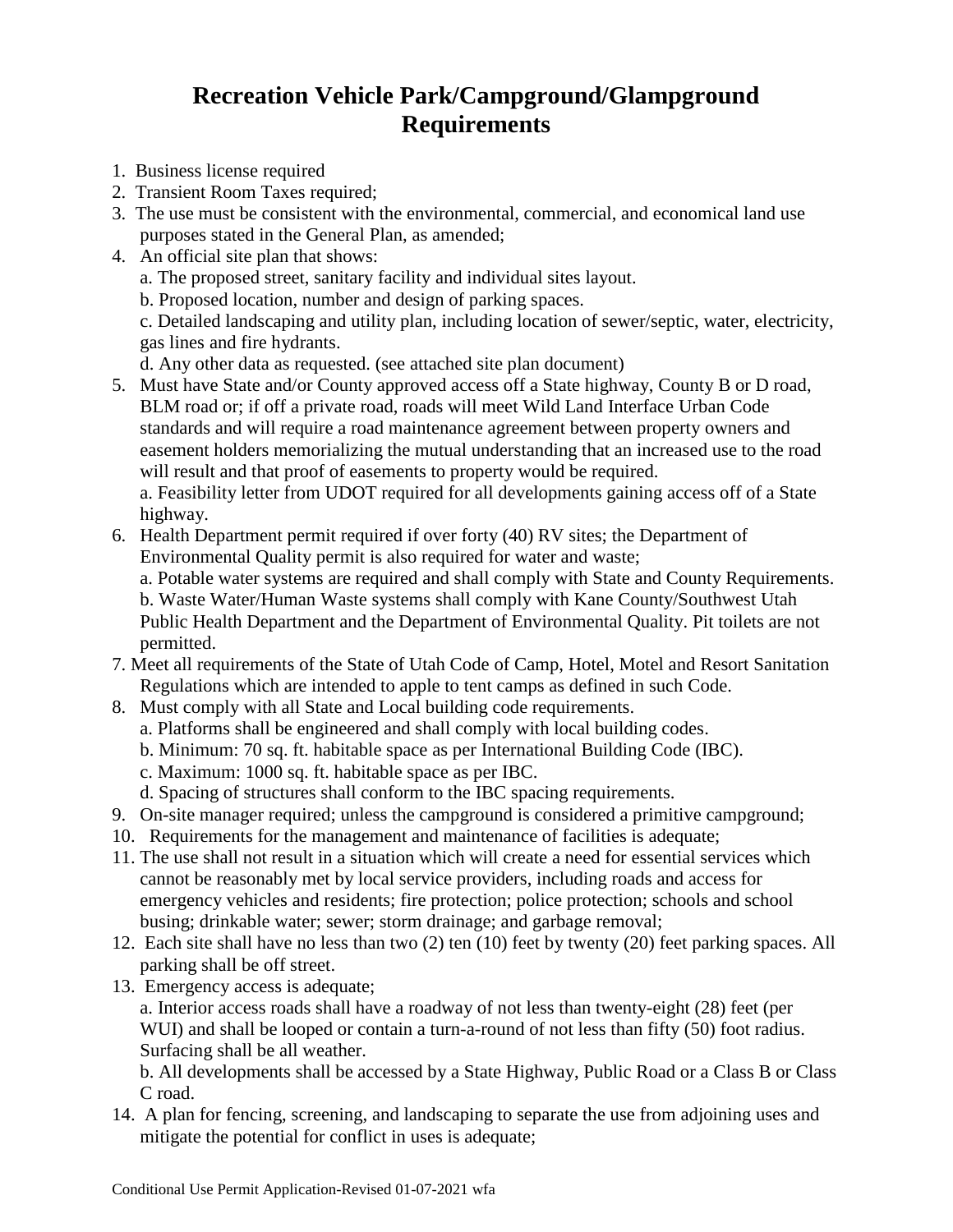- 15. Exterior lighting is adequate and does not unduly disturb the surrounding areas;
- 16. Must meet all regulations for fire protection.
	- a. Interior fire protection for glamping units shall comply with all applicable building codes.
	- b. Each unit shall contain at least one (1) appropriate fire extinguisher.
	- c. Fire pits must be inspected by the County Fire Warden.
- 17. Exceptions include rural unimproved subdivisions that can only be used for agricultural purposes as defined in Utah State Code 59-2-502; (Ord. O-2017-16, 1-8-2018)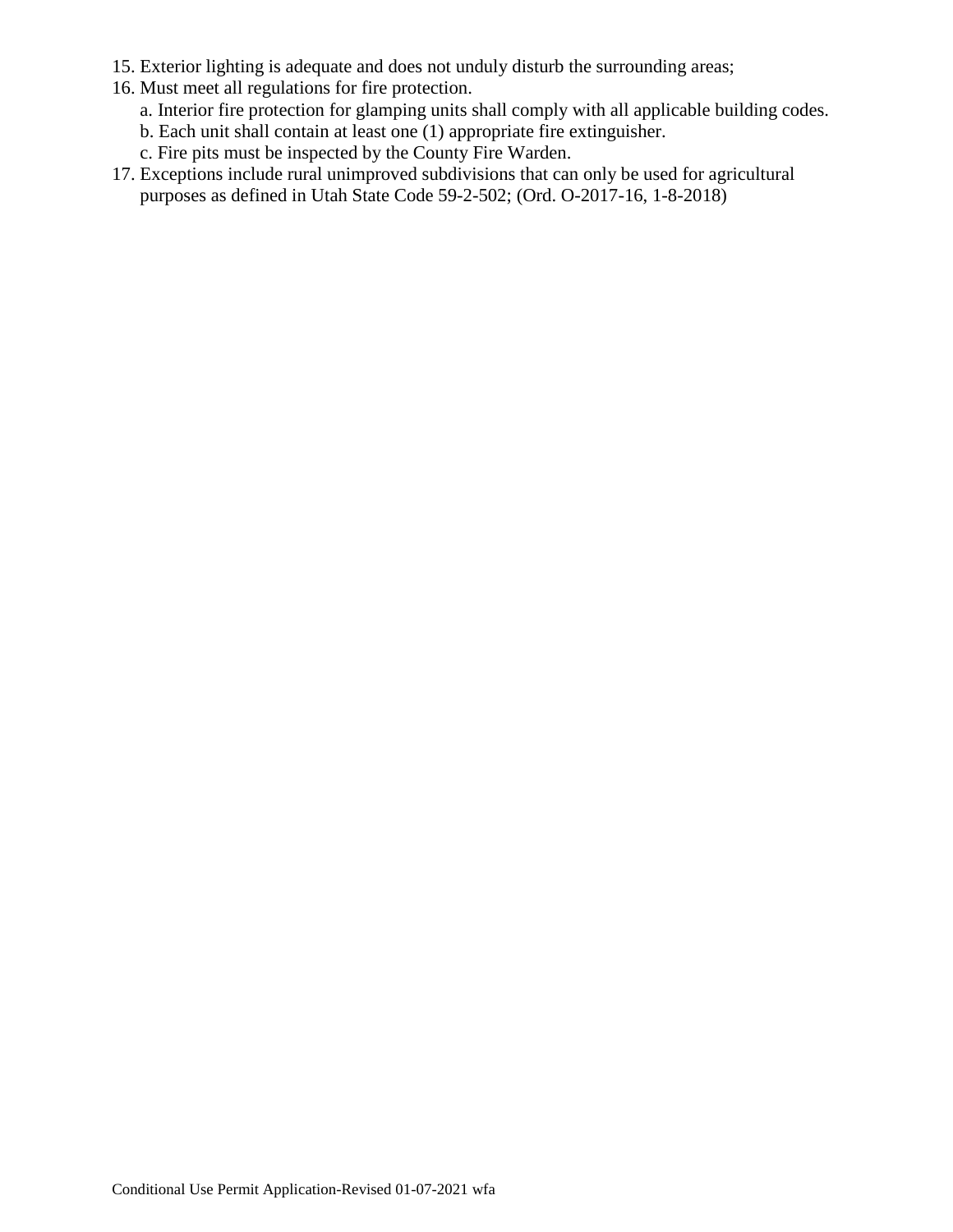

# **Kane County Land Use Authority**

76 North Main Street Kanab, Utah 84741 Phone (435) 644-4966 [planning@kane.utah.gov](mailto:planning@kane.utah.gov)

# **Commercial Conditional Use Permit Application Fee \$500 Engineering Deposit \$500**

**\*In the event additional engineering costs are accrued by the County related to a specific project the project applicant will be responsible for all additional engineering fees. (KCLUO 9-15A-2C)**

# **Applicant's Information**

|                             |                                                                      |  | State: $\qquad \qquad \text{Zip:} \qquad \qquad$                                          |  |  |  |  |
|-----------------------------|----------------------------------------------------------------------|--|-------------------------------------------------------------------------------------------|--|--|--|--|
|                             |                                                                      |  |                                                                                           |  |  |  |  |
| <b>Property Information</b> |                                                                      |  |                                                                                           |  |  |  |  |
|                             |                                                                      |  |                                                                                           |  |  |  |  |
|                             |                                                                      |  |                                                                                           |  |  |  |  |
|                             |                                                                      |  |                                                                                           |  |  |  |  |
|                             |                                                                      |  |                                                                                           |  |  |  |  |
|                             |                                                                      |  |                                                                                           |  |  |  |  |
|                             | *Please provide proof of ownership.                                  |  |                                                                                           |  |  |  |  |
|                             | Meeting (KCLUO 9-15A-2A).                                            |  | *Application must be received in office 21 days prior to the scheduled Land Use Authority |  |  |  |  |
|                             | *Incomplete applications will be returned to the applicant/engineer. |  |                                                                                           |  |  |  |  |
|                             | *Fee is non-refundable after engineer's review.                      |  |                                                                                           |  |  |  |  |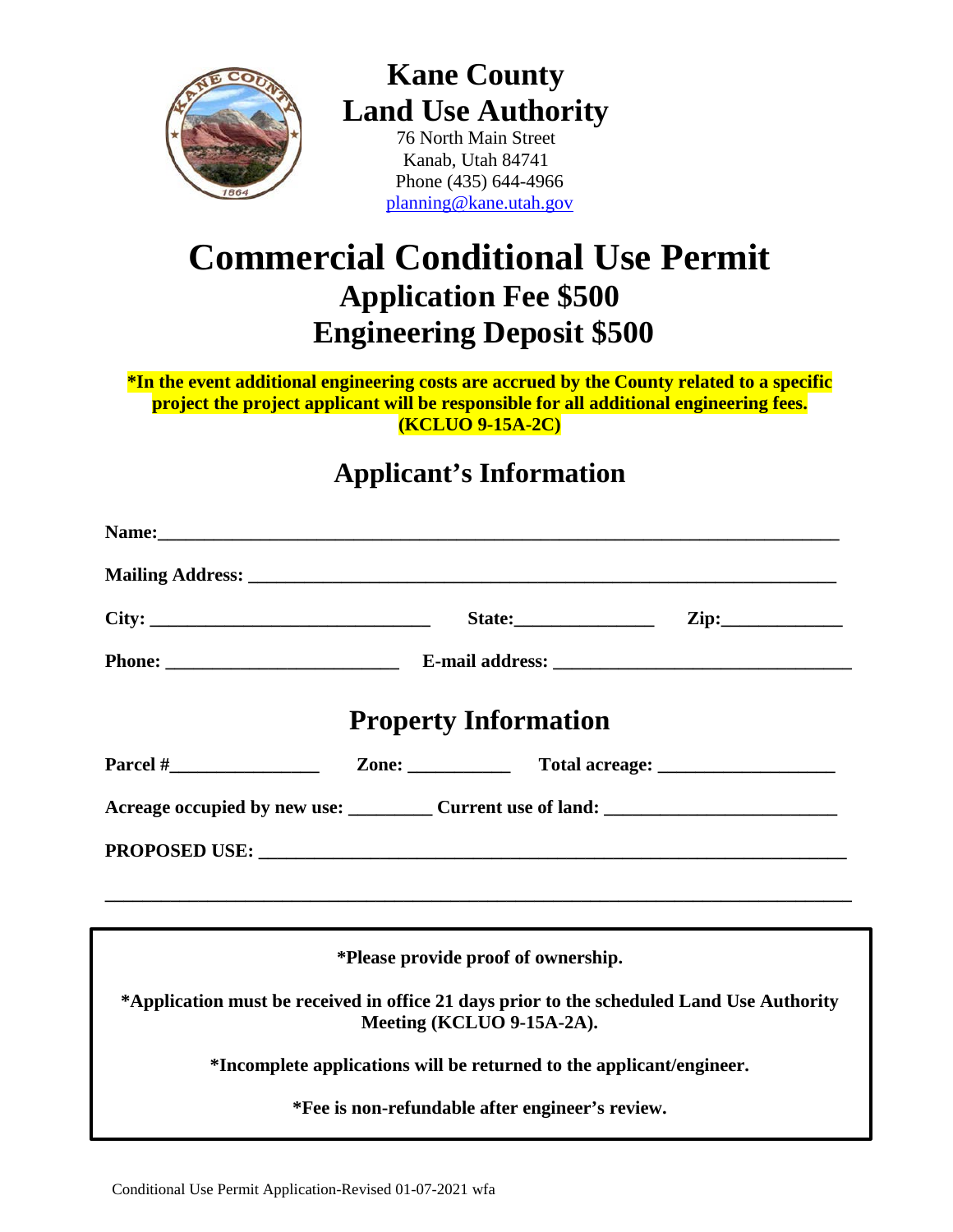### **Property Owner's information**

**(if different than applicant)**

| City: | $\mathbf{Zip:} \ \_$ |  |
|-------|----------------------|--|
|       |                      |  |
|       |                      |  |

### **A notarized affidavit by owner that the applicant has authority to act on their behalf is required.**

There shall be no presumption of approval of any aspect of the process. Each application for a Conditional Use Permit shall have all required submittals before it is accepted as a complete application. It is highly recommended that the applicant or their authorized agent be present at the Planning Commission meeting that the Conditional Use Permit is an agenda item. Electronic appearance is acceptable if prior arrangements are made.

I (We) understand that the Land Use Authority shall not authorize a Conditional Use Permit unless the evidence presented is such as to establish that such use will not, under the circumstances of the particular case, be detrimental to the health, safety or general welfare of persons residing or working in the vicinity, and the proposed use will comply with the regulations and conditions specified in the Kane County Land Use Ordinance for such use. (9-15A-(1-7))

\_\_\_\_\_\_\_\_\_\_\_\_\_\_\_\_\_\_\_\_\_\_\_\_\_\_\_\_\_\_\_\_\_\_\_\_\_\_\_\_\_ \_\_\_\_\_\_\_\_\_\_\_\_\_\_\_\_\_\_\_\_\_\_\_\_

Signature of owner or applicant Date

### **ATTACH A LOCATION MAP, SITE MAP, DEVELOPMENT PLAN, DETAILED DESCRIPTION OF PROPOSED USE AND FEASIBILITY LETTERS. Please include a parcel map obtained from the Kane County Recorder's Office.**

|        | <b>Land Use Authority Action:</b>   |      |      |  |
|--------|-------------------------------------|------|------|--|
| $\Box$ | Approve                             | Deny |      |  |
|        | <b>Planning Commission Chairman</b> |      | Date |  |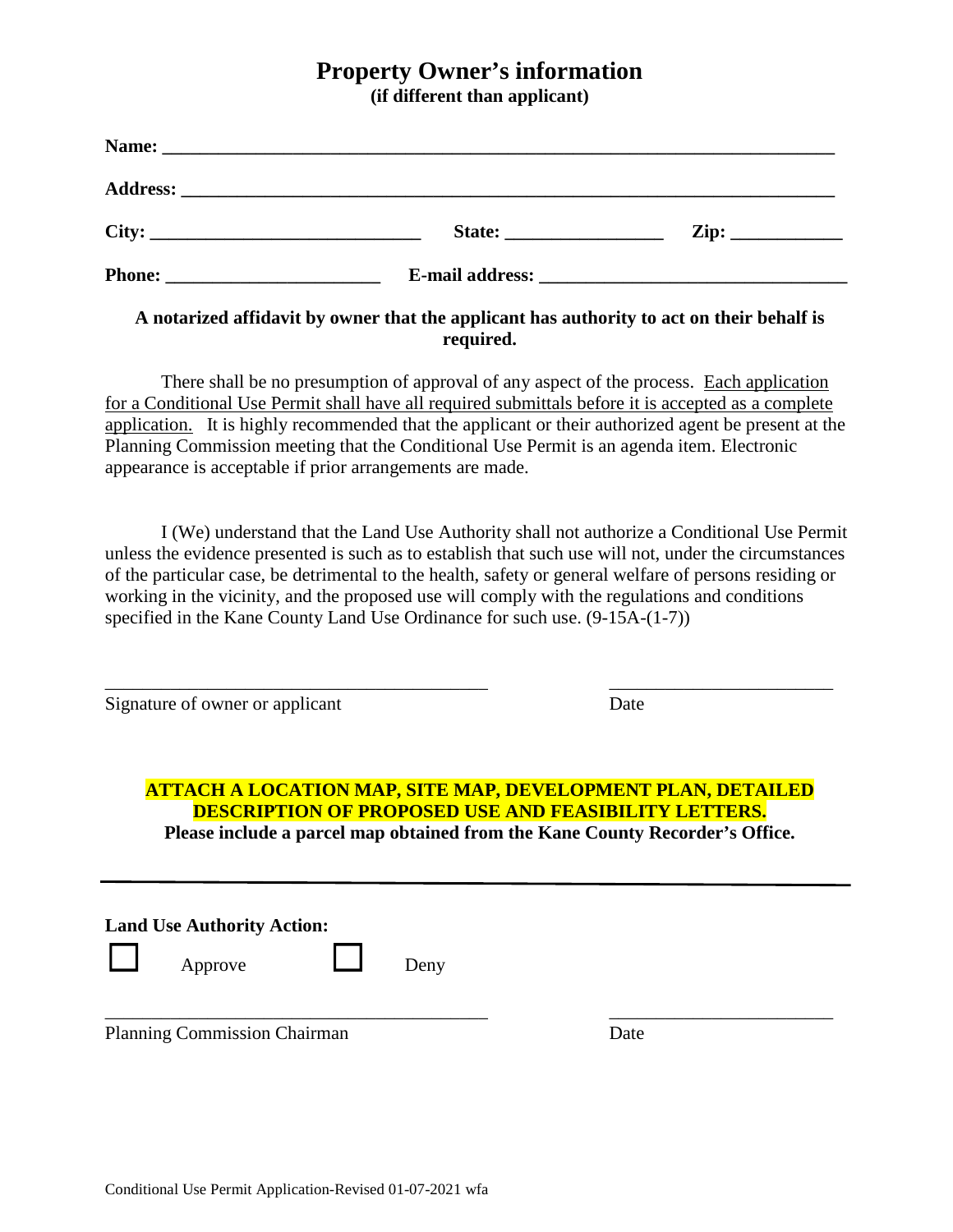# **ARTICLE A. CONDITIONAL USE[S](https://www.sterlingcodifiers.com/codebook/getBookData.php?id=&chapter_id=84030&keywords=#84030)**

**[9-15A-1: PURPOSE:](https://www.sterlingcodifiers.com/codebook/getBookData.php?id=&chapter_id=84030&keywords=#s1317835) [9-15A-2: CONDITIONAL USE PERMIT PROCESS:](https://www.sterlingcodifiers.com/codebook/getBookData.php?id=&chapter_id=84030&keywords=#s1317836) [9-15A-3: APPEALS:](https://www.sterlingcodifiers.com/codebook/getBookData.php?id=&chapter_id=84030&keywords=#s1317837) [9-15A-4: INSPECTION:](https://www.sterlingcodifiers.com/codebook/getBookData.php?id=&chapter_id=84030&keywords=#s1317838) [9-15A-5: TIME LIMIT:](https://www.sterlingcodifiers.com/codebook/getBookData.php?id=&chapter_id=84030&keywords=#s1317839) [9-15A-6: EXPANSION:](https://www.sterlingcodifiers.com/codebook/getBookData.php?id=&chapter_id=84030&keywords=#s1317840) [9-15A-7: REVOCATION:](https://www.sterlingcodifiers.com/codebook/getBookData.php?id=&chapter_id=84030&keywords=#s1317841)**

**9-15A-1: PURPOSE[:](https://www.sterlingcodifiers.com/codebook/getBookData.php?id=&chapter_id=84030&keywords=#1317835)**

A conditional use, because of its unique characteristics or potential impact on the County, surrounding neighbors or adjacent land uses, may not be compatible in some areas of Kane County, Utah, or may be compatible only if certain conditions are required that mitigate or eliminate the detrimental impacts. (Ord. 2013-5, 8-12-2013, eff. 8-27-2013)

# **9-15A-2: CONDITIONAL USE PERMIT PROCESS:**

An approved conditional use permit shall be required for each conditional use listed in this title. No building permit, other permit or license shall be issued for a conditional use by any officer or employee of Kane County unless a conditional use permit shall have been approved by the Kane County Land Use Authority. (Ord. 2013-5, 8-12-2013, eff. 8-27-2013)

- A. Application: Application for a conditional use permit shall be made at the Office of the Kane County Land Use Authority on forms provided for that purpose. Return the completed application to the Land Use Authority Administrator twenty one (21) calendar days prior to the next scheduled Planning Commission meeting. The Administrator will schedule the conditional use permit request on the Planning Commission's agenda. (Ord. O-2018-21, 11-26-2018)
- B. Development Plan: The applicant for a conditional use permit shall prepare a site plan of the proposed buildings, fences, landscaping, automobile parking and loading areas, and any other information the Land Use Authority may deem necessary. (Ord. 2013-5, 8-12-2013, eff. 8-27-2013)
- C. Fee: The application for any conditional use permit shall be accompanied by the appropriate fee as determined by the Board of County Commissioners. In the event additional engineering costs are accrued by the County related to a specific project the project applicant will be responsible for all additional engineering fees. (Ord. O-2016-4, 10-15-2018)
- D. Hearing: A public hearing need not be held; however, a hearing may be held when the Land Use Authority shall deem a hearing to be necessary to serve the public interest.
- E. Land Use Authority Action: The Land Use Authority shall approve a conditional use permit if conditions can be imposed to mitigate the reasonably anticipated detrimental effects of the proposed use in accordance with applicable standards. In approving any conditional use permit, the Land Use Authority may impose conditions deemed necessary to protect the public welfare, ensure compatibility with other uses in the vicinity, and ensure that the negative impact of the proposed use on the surrounding uses and public facilities is minimized. These conditions may include the following: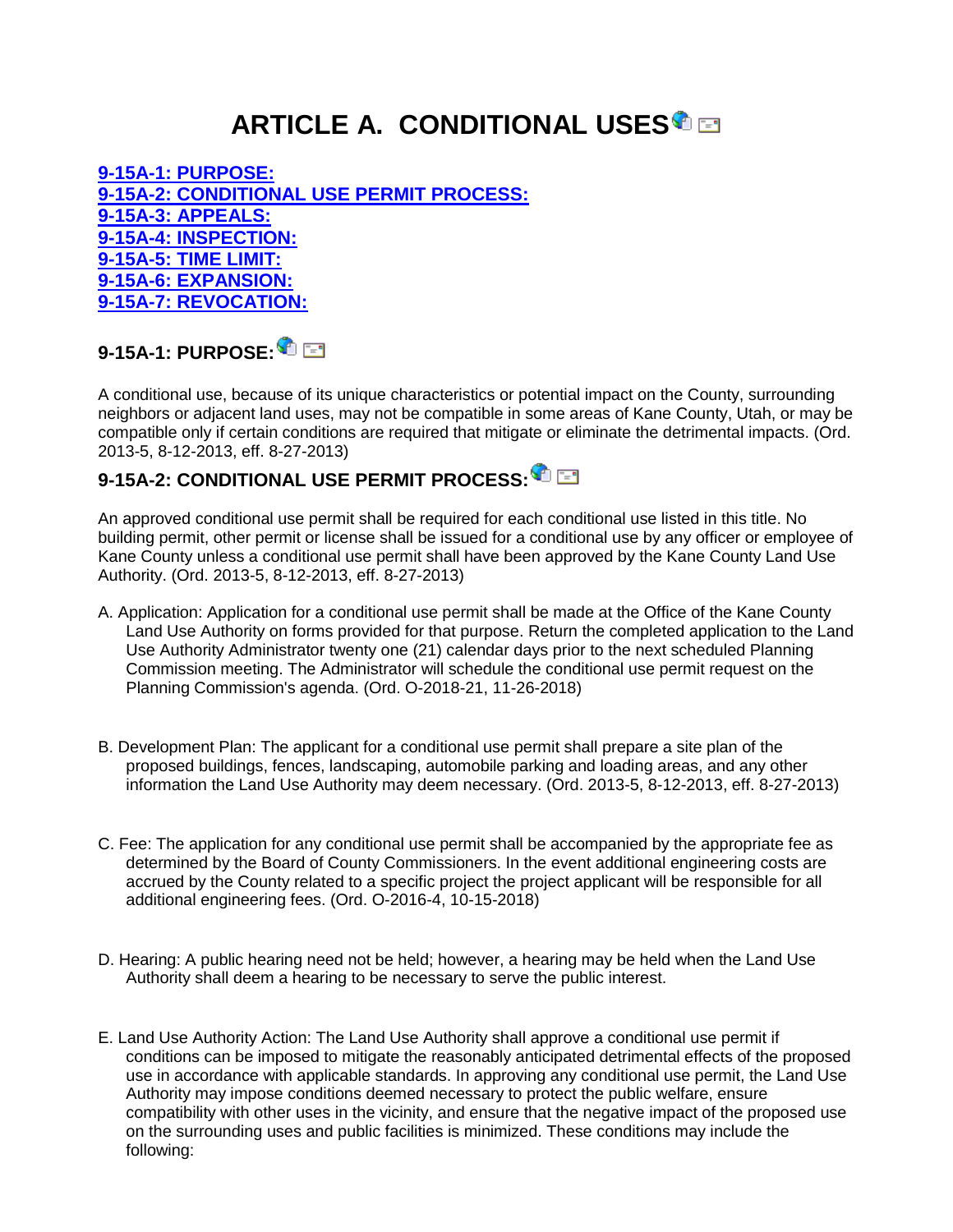- 1. Assurance that the use will not be detrimental to the health, safety, comfort, order, or general welfare of persons residing or working in the vicinity;
- 2. Assurance the use will:
- a. Comply with the intent, spirit and regulations of this title and Kane County General Plan;
- b. Make the use harmonious with other neighboring uses in that zone;
- 3. The site size, dimensions, location, topography and access are adequate for the needs of the proposed use, considering the proposed building mass, parking, traffic, noise, vibration, exhaust/emissions, light, glare, erosion, odor, dust, visibility, safety, and aesthetic considerations;
- 4. Evidence that all required public facilities have adequate capacity to serve the proposed conditional use;
- 5. Limiting the hours, days, place and/or manner of operation;
- 6. Requiring size or architectural design features which minimize environmental impacts such as noise, vibration, exhaust/emissions, glare, erosion, odor and/or dust;
- 7. Requiring larger setback areas, lot area, and/or lot depth or width;
- 8. Limiting the building height size or lot coverage, and/or location on the site;
- 9. Designating the size, number, location and/or design of vehicle access points or parking areas;
- 10. Requiring street right-of-way to be dedicated and street(s), sidewalks, curbs, planting strips, pathways, or trails to be improved provided that:
- a. An essential link exists between a legitimate governmental interest and each exaction; and
- b. Each exaction is roughly proportionate, both in nature and extent to the impact of the proposed development;
- 11. Requiring landscaping, screening, drainage, water quality facilities and/or improvements of parking and loading areas;
- 12. Limiting the number, size, location, height and/or lighting of signs;
- 13. Limiting or setting standards for the location, design, and/or intensity of outdoor lighting;
- 14. Requiring berms, screening or landscaping and the establishment of standards for their installation and maintenance;
- 15. Requiring and designating the size, height, location and/or materials for fences;
- 16. Encouraging the protection and preservation of natural features including existing trees, soils, vegetation, watercourses, habitat areas, drainage areas, historic resources, slopes, cultural resources, and/or sensitive lands;
- 17. Requiring the protection and preservation of groundwater recharge areas;
- 18. Limiting noise generation;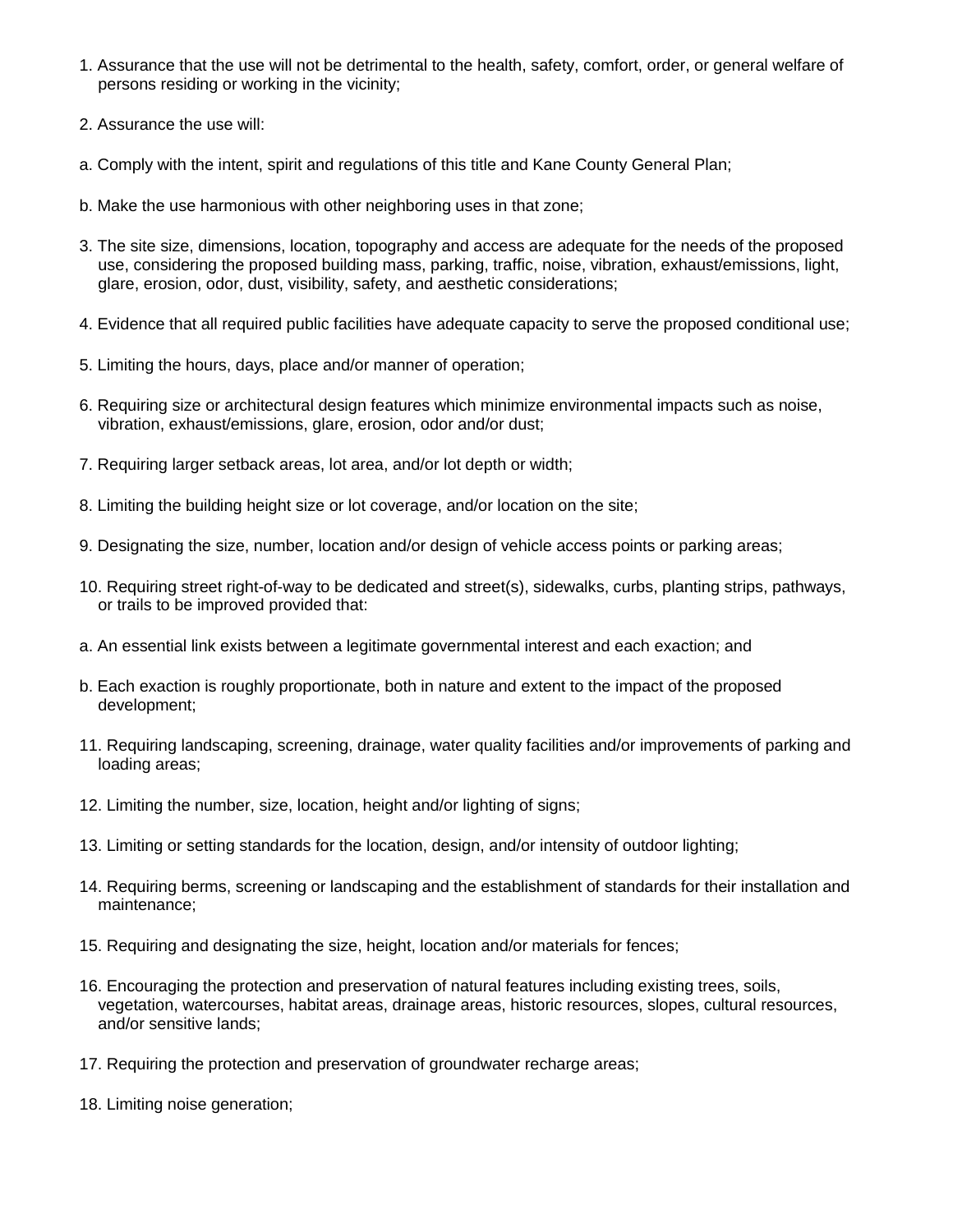- 19. Minimizing environmental impacts to identified wetlands, wildlife habitat, air and water quality, cultural resources, and scenic qualities;
- 20. Requiring turn lane improvements at street intersections when:
- a. An unsafe condition would be created by the development without the improvements; or
- b. The projected increase in traffic generated by the new or expanded use will lower the level of service;
- 21. Providing for emergency access;
- 22. Requiring pedestrian, bicycle and transit circulation, including related facilities, as needed among buildings and related uses on the development site, as well as to adjacent and nearby residential areas, transit stops, neighborhood activity centers, office parks, and industrial parks;
- 23. Requiring approval of septic and of water systems;
- 24. Requiring buildings to be built to specific requirements; (Ord. 2013-5, 8-12-2013, eff. 8-27-2013)
- 25. Cell tower fall zone conditions and setbacks: The minimum lot area for such uses will include all lands within the circumference of the fall zone. If the fall zone requirements cannot be met, they can be mitigated by a hold harmless agreement with the surrounding property owners, the radius of which shall be the height of the tower. All cell towers must adhere to the zone setback requirements; (Ord. O-2019- 4, 3-25-2019)
- 26. Recreation vehicle parks: a) business license required; b) Transient Room Taxes required; c) the use must be consistent with the environmental, commercial, and economical land use purposes stated in the General Plan, as amended; d) an official site plan that clearly demonstrates that the park will not cause unreasonable risks to the safety of persons or property because of vehicular traffic or parking, or other similar unreasonable risks; the existence or need for dedicated turn lanes, pedestrian access, and capacity of the existing streets shall be reviewed; e) RV parks and campgrounds/glamping sites must have State and/or County approved access off a State highway, County B or D road, BLM road or, if off a private road, roads will meet Wild Land Interface Urban Code standards and will require a road maintenance agreement between property owners and easement holders memorializing the mutual understanding that an increased use to the road will result and that proof of easements to property would be required; f) Health Department permit required if over forty (40) RV sites; the Department of Environmental Quality permit is also required for water and waste; g) must comply with Building Department and building permit regulations; h) on-site manager for RV parks and campgrounds; unless the campground is considered a primitive campground; i) requirements for the management and maintenance of facilities is adequate; j) the use shall not result in a situation which will create a need for essential services which cannot be reasonably met by local service providers, including roads and access for emergency vehicles and residents; fire protection; police protection; schools and school busing; drinkable water; sewer; storm drainage; and garbage removal; k) feasibility letters required for services extended to the RV parks and campgrounds to mitigate traffic safety conditions as to not adversely affect the use and surrounding areas; l) emergency access is adequate; m) a plan for fencing, screening, and landscaping to separate the use from adjoining uses and mitigate the potential for conflict in uses is adequate; n) exterior lighting is adequate and does not unduly disturb the surrounding areas; o) exceptions include rural unimproved subdivisions that can only be used for agricultural purposes as defined in Utah State Code 59-2-502; (Ord. O-2017-16, 1-8-2018)
- 27. The conditions in subsection E26 of this section apply for glamp-grounds; limited to seven (7) sites per parcel of land;
- 28. The conditions in subsection E26 of this section apply for campgrounds; limited to seven (7) sites per parcel of land. (Ord. O-2018-6, 7-9-2018)

As part of approving a conditional use permit, Kane County may require that a Traffic Impact Study (TIS)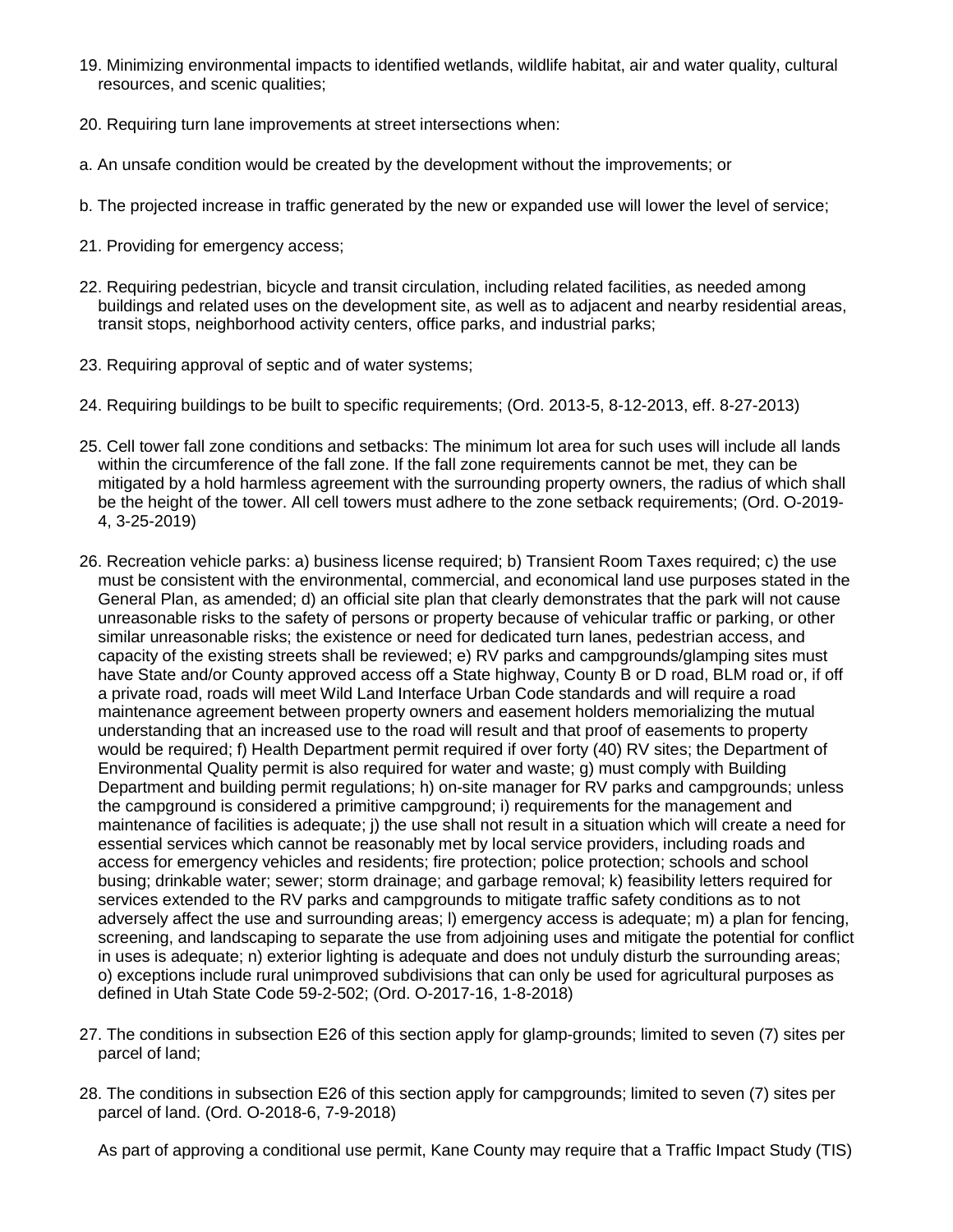be completed for any development projects where it is deemed necessary. The traffic study shall, at a minimum, incorporate traffic engineering principles and standards as presented in national practices. Additional requirements and investigation may be imposed upon the applicant as necessary. The County shall determine the need and requirements for a traffic impact study. The requirements of the TIS may be expanded, reduced, or altered by the County based on the proposed project being analyzed. (Ord. O-2017-16, 1-8-2018)

- F. Findings: In approving a conditional use permit, the Land Use Authority shall find:
- 1. That the proposed use is necessary or desirable and will contribute to the general well being of the community;
- 2. That the use will not be detrimental to the health, safety or general welfare of persons residing or working in the vicinity, or injurious to the property or improvements in the vicinity;
- 3. That the proposed use is in harmony with the intent of the General Plan and the zone in which it is located. (Ord. 2013-5, 8-12-2013, eff. 8-27-2013)

# **9-15A-3: APPEALS[:](https://www.sterlingcodifiers.com/codebook/getBookData.php?id=&chapter_id=84030&keywords=#1317837)**

Appeal of any decision of the Land Use Authority shall be to the Appeal Authority. Appeal shall be in writing and shall be filed at the Office of the Land Use Authority not more than thirty (30) days after the written decision by the Land Use Authority. The Appeal Authority may affirm, modify or reverse the decision of the Land Use Authority. However, the Appeal Authority shall present, in writing, the reasons for its action. (Ord. 2013-5, [8-12](https://www.sterlingcodifiers.com/codebook/getBookData.php?id=&chapter_id=84030&keywords=#1317838)-2013, eff. 8-27-2013)

# **9-15A-4: INSPECTION:**

The building official/Land Use Administrator shall inspect the conditional use during the course of construction to ensure that it complies with the conditions of the permit. (Ord. O-2018-6, 7-9-2018)

### **9-15A-5: TIME LIMIT:**

Action authorized by a conditional use permit must commence within one year of the time the permit is issued. If the permit holder has not commenced action under the permit within this time, the permit shall expire and the holder must apply for a new permit. The Land Use Authority may grant an extension for good cause shown which would require amending the original conditional use permit and going before the Planning Commission f[or a](https://www.sterlingcodifiers.com/codebook/getBookData.php?id=&chapter_id=84030&keywords=#1317840)pproval. (Ord. O-2016-4, 10-15-2018)

### **9-15A-6: EXPANSION:**

No use or structure in which a conditional use is located may expand without the approval of the Kane County Land Use Authority. Before expanding, the applicant shall present to the Kane County Land Use Authority a development plan. No public hearing need be held. However, the Kane County Land Use Authority may deem a hearing necessary. (Ord. 2013-5, 8-12-2013, eff. 8-27-2013)

### **9-15A-7: REVOCATION:**

A conditional use permit may be revoked upon failure to comply with the conditions imposed with the original approval of the permit and upon failure to comply with all local, State, and Federal laws, including remaining current on Property Tax payments. (Ord. 2013-5, 8-12-2013, eff. 8-27-2013)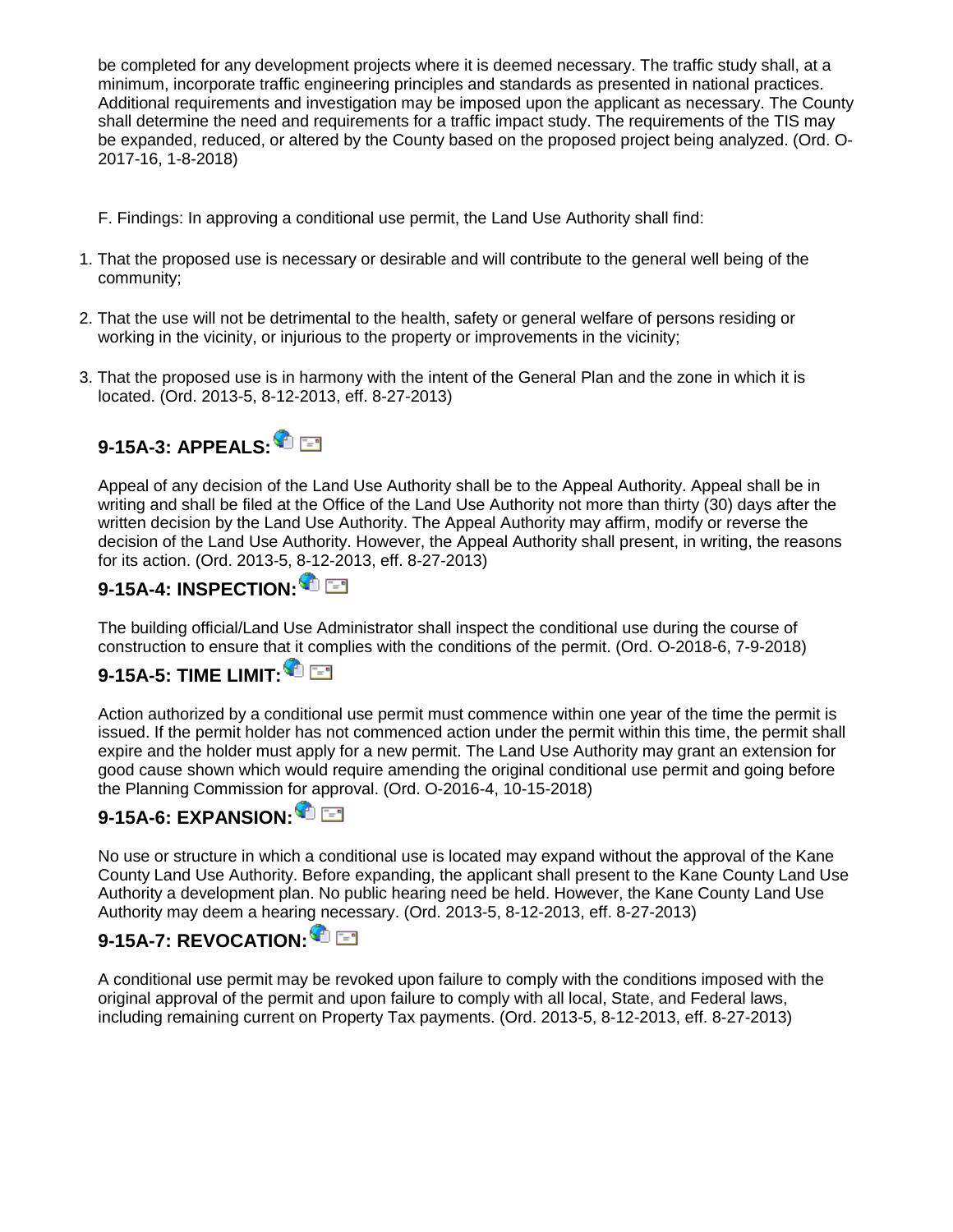### Utah Administrative Code

The Utah Administrative Code is the body of all effective administrative rules as compiled and organized by the Division of Administrative Rules (see Subsection [63G-3-102\(5\);](http://le.utah.gov/xcode/Title63G/Chapter3/63G-3-S102.html) see also Sections [63G-3-701](http://le.utah.gov/xcode/Title63G/Chapter3/63G-3-S701.html) and [702\)](http://le.utah.gov/xcode/Title63G/Chapter3/63G-3-S702.html).

NOTE: For a list of rules that have been made effective since January 1, 2020, please see the codification [segue](https://rules.utah.gov/publicat/codificationsegue.htm) page.

### **NOTE TO RULEFILING AGENCIES: Use the RTF version for submitting rule changes.**

Download the [RTF file](https://rules.utah.gov/publicat/code_rtf/r392-300.rtf)

R392. Health, Disease Control and Prevention, Environmental Services.

Rule R392-300. Recreation Camp Sanitation.

As in effect on January 1, 2020

Table of Contents

- [R392-300-1. Authority and Purpose.](https://rules.utah.gov/publicat/code/r392/r392-300.htm#T1)
- [R392-300-2. Applicability.](https://rules.utah.gov/publicat/code/r392/r392-300.htm#T2)
- [R392-300-3. Definitions.](https://rules.utah.gov/publicat/code/r392/r392-300.htm#T3)
- [R392-300-4. General.](https://rules.utah.gov/publicat/code/r392/r392-300.htm#T4)
- [R392-300-5. Water Supply.](https://rules.utah.gov/publicat/code/r392/r392-300.htm#T5)
- [R392-300-6. Wastewater Disposal Requirements.](https://rules.utah.gov/publicat/code/r392/r392-300.htm#T6)
- [R392-300-7. Required Plumbing -](https://rules.utah.gov/publicat/code/r392/r392-300.htm#T7) Modern Camps.
- [R392-300-8. Required Plumbing --](https://rules.utah.gov/publicat/code/r392/r392-300.htm#T8) Semi-Developed Camps.
- [R392-300-9. Required Plumbing --](https://rules.utah.gov/publicat/code/r392/r392-300.htm#T9) Day Use Areas.
- [R392-300-10. Operation and Maintenance.](https://rules.utah.gov/publicat/code/r392/r392-300.htm#T10)
- [R392-300-11. Food Service.](https://rules.utah.gov/publicat/code/r392/r392-300.htm#T11)
- [R392-300-12. Solid Wastes.](https://rules.utah.gov/publicat/code/r392/r392-300.htm#T12)
- [R392-300-13. Swimming Pool.](https://rules.utah.gov/publicat/code/r392/r392-300.htm#T13)
- [R392-300-14. Inspections and Investigations.](https://rules.utah.gov/publicat/code/r392/r392-300.htm#T14)
- [R392-300-15. Closing or Restricting of Camps or Sites.](https://rules.utah.gov/publicat/code/r392/r392-300.htm#T15)
- $\bullet$  [KEY](https://rules.utah.gov/publicat/code/r392/r392-300.htm#T16)
- [Date of Enactment or Last Substantive Amendment](https://rules.utah.gov/publicat/code/r392/r392-300.htm#T17)
- [Notice of Continuation](https://rules.utah.gov/publicat/code/r392/r392-300.htm#T18)
- [Authorizing, Implemented, or Interpreted Law](https://rules.utah.gov/publicat/code/r392/r392-300.htm#T19)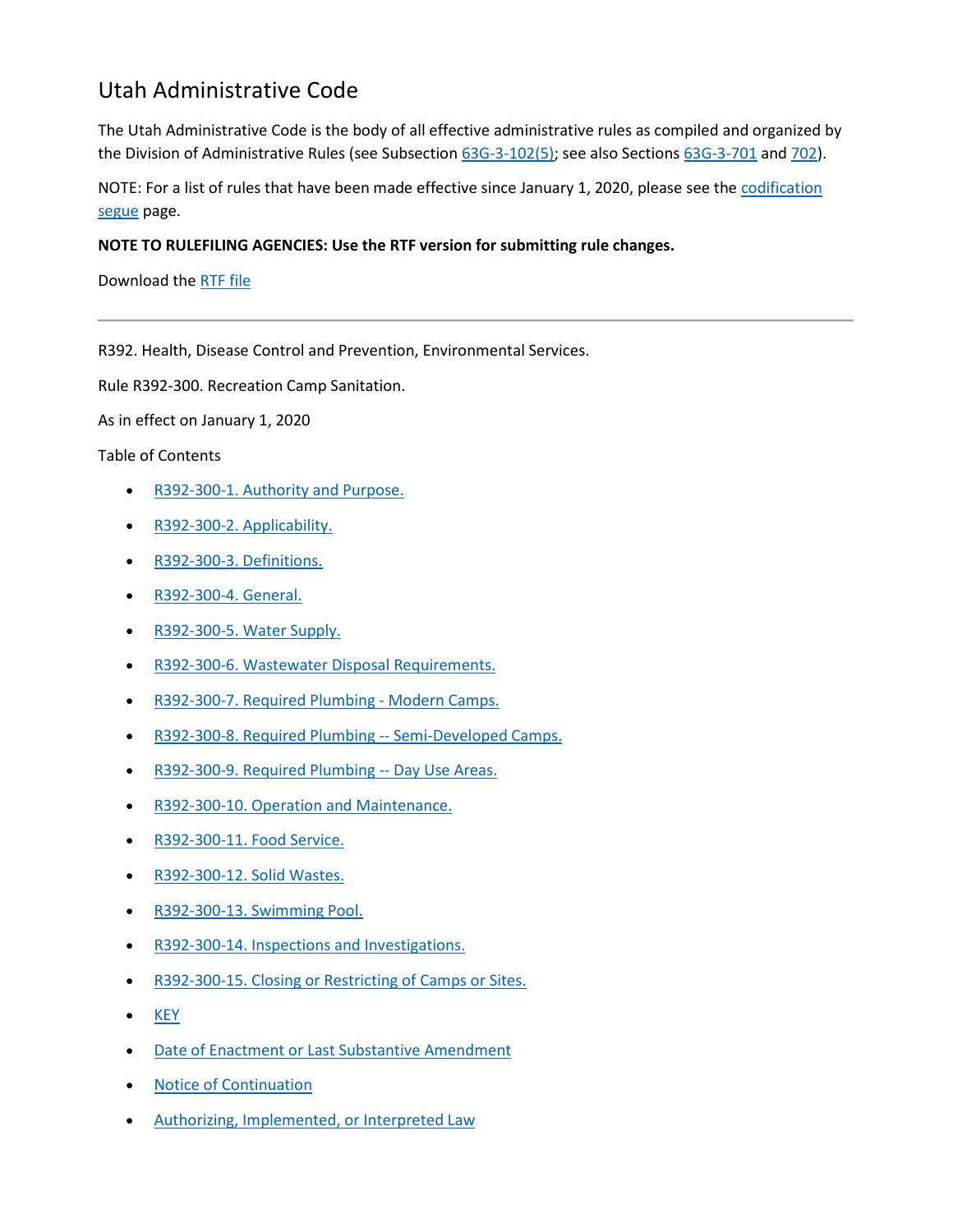#### [R392-300-1. Authority and Purpose.](https://rules.utah.gov/publicat/code/r392/r392-300.htm#E1)

(1) This rule is authorized under Sections 26-1-5, 26-1-30(23), and 26-15-2.

(2) This rule establishes definitions; sets standards for health and welfare of individuals and for the prevention of the spread of disease in or from a recreational camp.

#### [R392-300-2. Applicability.](https://rules.utah.gov/publicat/code/r392/r392-300.htm#E2)

This rule applies to any person who owns or operates a camp in Utah, unless specifically exempted. This rule applies to the repair, maintenance, use, operation, and occupancy of camps or campsites designed, intended for use, or otherwise used for temporary human habitation in Utah. This rule does not apply to primitive or backcountry camping.

#### [R392-300-3. Definitions.](https://rules.utah.gov/publicat/code/r392/r392-300.htm#E3)

For the purposes of this rule, the following terms, phrases, and words shall have the meanings herein expressed:

(1) "Camp" means any day-use area, primitive camp, modern camp, semi-developed, or semi-primitive campground.

(2) "Day-use area" means an area in which human occupation is limited specifically to day use, and does not include overnight sleeping accommodations. A day-use area may include any parcel or tract of land designated as a recreation park, picnic grounds, or recreational area located within the confines of an organized recreation camp.

(3) "Local health officer" means the health officer of the local health department having jurisdiction, or designated representative.

(4) "Modern camp" means a campground of two or more campsites accessible by any type of vehicular traffic, and having permanent buildings for sleeping, a potable water supply under pressure, and food service facilities. Modern camps may be operated on a seasonal or short-term basis, and may include privately owned campgrounds such as youth camps, boy or girl scout camps, mixed-age group camps, summer camps, athletic camps, family group camps, or camps that are operated and maintained under the guidance, supervision or auspices of religious, public and private educational, and community service organizations.

(5) "Operator" means a person with ownership or overall responsibility for managing or operating a camp in the State of Utah.

(6) "Plumbing Code" means International Plumbing Code as incorporated and amended in Title 15A, State Construction and Fire Codes Act.

(7) "Primitive" or "Back-country" means camping in a completely naturalized wilderness location that is in no way preconditioned for camping, and where no services or amenities are provided to the camper.

(8) "Service building" means a permanent structure located within a camp that contains toilet, hand sink, or bathing facilities for use by recreation camp occupants.

(9) "Semi-developed" means a campground of two or more campsites where potable water services are made available. These campsites are accessible by any type of vehicular traffic and are not furnished with permanent sleeping or culinary buildings. Roads, trails and campsites are defined, basic facilities (toilets or privies, tables, fire pits or tent pads) are provided. These camps include state forest campgrounds, privately owned campgrounds, and youth camps.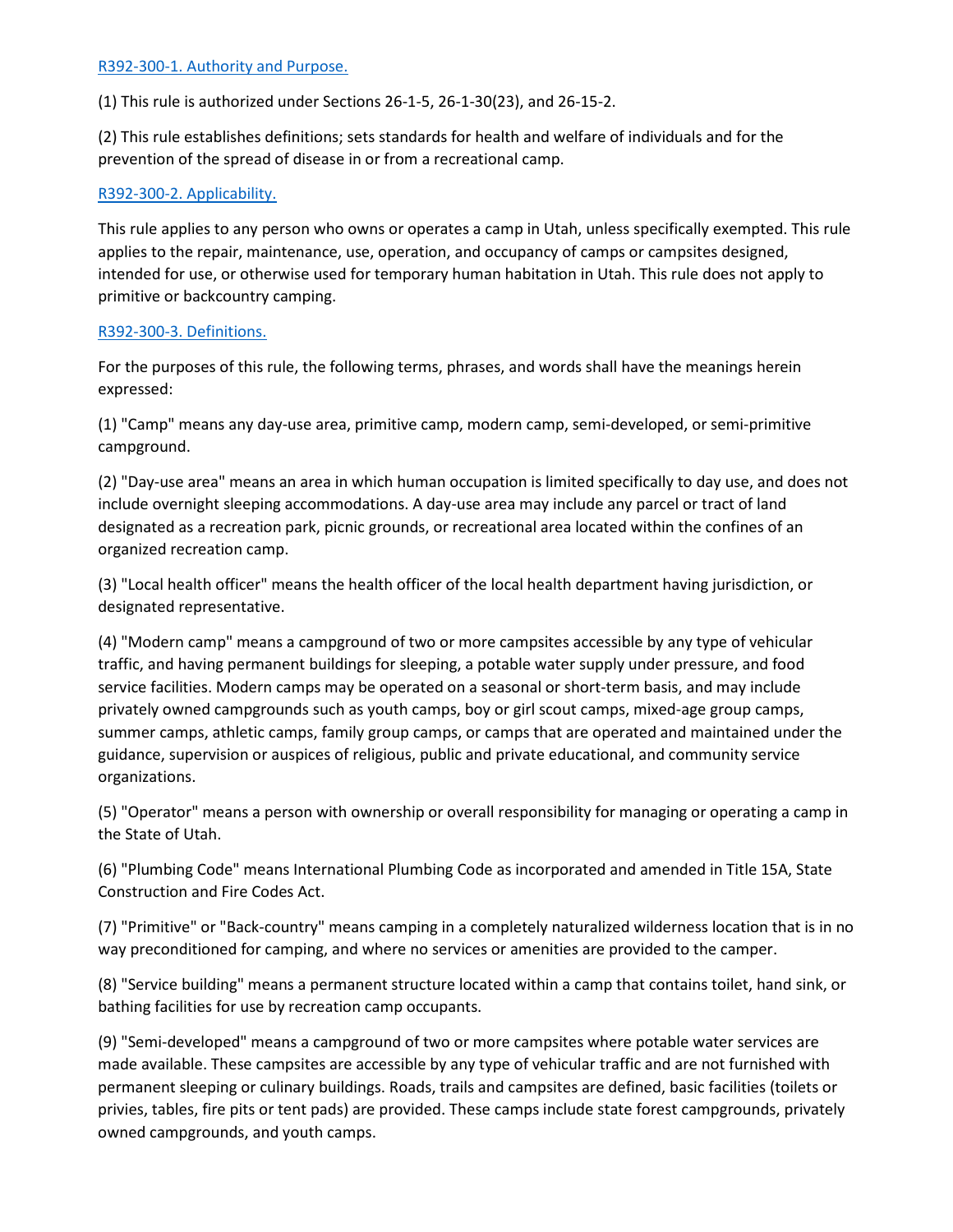(10) "Semi-primitive" means a campground where potable water services are not available. Rudimentary facilities including vault privies or earthen pit privies and fire pits are present.

(11) "Wastewater" means discharges from all plumbing facilities including, rest rooms, kitchen, and laundry fixtures either separately or in combination.

### [R392-300-4. General.](https://rules.utah.gov/publicat/code/r392/r392-300.htm#E4)

(1) This rule does not require a construction change in any portion of a camp if the camp was in compliance with the law in effect at the time the camp was constructed, except as in R392-300-4(1)(a).

(a) The local health officer may require construction changes if it is determined the camp or portion thereof is dangerous, unsafe, unsanitary, or a nuisance or menace to life, health, or property.

(2) The operator shall carry out the provisions of this rule.

(3) Severability - If any provision of this code, or its application to any person or circumstance is declared invalid, the application of such provision to other person or circumstances, and the remainder of this code, shall not be affected thereby.

(4) The operator shall comply with all applicable building, zoning, electrical, health, fire codes and all local ordinances.

(5) Campsites, including day-use areas, shall be constructed to provide adequate surface drainage, and shall be isolated from any existing or potential public health hazard or nuisance.

### [R392-300-5. Water Supply.](https://rules.utah.gov/publicat/code/r392/r392-300.htm#E5)

(1) Potable water supply systems for use by public lodging occupants shall be designed, installed, and operated according to the requirements set forth by:

(a) Plumbing Code;

(b) The Utah Department of Environmental Quality, Division of Drinking Water under Title R309; and

(c) local health department regulations.

(2) The operator shall ensure that each day-use area and modern or semi-developed camp is provided with potable water.

(a) Where individual water connections are not provided to camp sites, common-use water faucets shall be accessible to camp occupants, and located not more than 300 feet from any camp site.

(b) A threaded spigot is prohibited on any water faucet providing potable water to a camp.

(c) The operator shall ensure that the area immediately around a water faucet (i.e. spigot) is designed to promote surface drainage by using a constructed drain system such as a gravel pit, subsurface drywell, French drain, or seepage trench. The operator shall prevent water in this area from flowing into traffic areas and surface waters, or from pooling, standing, or becoming stagnant.

(3) The operator may be required to sample water systems operated on a seasonal basis for bacteriologic analysis, as determined by the local health officer.

(4) When a semi-primitive camp is provided with potable water, the operator shall comply with all requirements of R392-300-5.

[R392-300-6. Wastewater Disposal Requirements.](https://rules.utah.gov/publicat/code/r392/r392-300.htm#E6)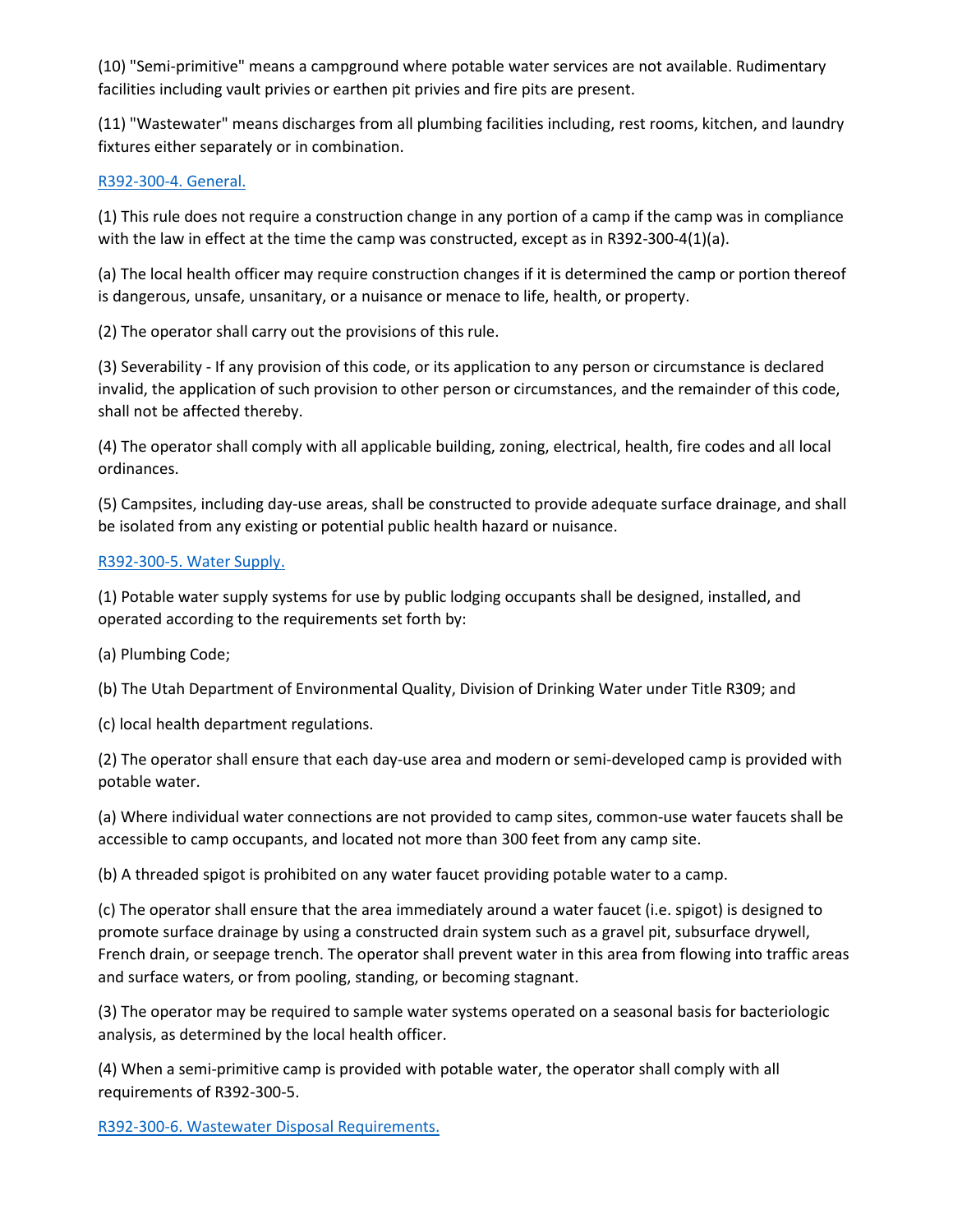(1) The operator shall make sewer service available to any modern camp or semi-developed camp.

(2) Sewer systems for use by camp occupants shall be designed, installed, and operated according to the requirements set forth by:

(a) Plumbing Code;

(b) The Utah Department of Environmental Quality, Division of Water Quality under Title R317; and

(c) local health department regulations.

(3) All wastewater shall be discharged to a public sanitary sewer system whenever practicable.

(a) Where connection to a public sewer is not practicable, wastewater shall be discharged into an approved wastewater disposal system meeting the requirements of Title R317, Environmental Quality, Water Quality, and local health department regulations.

(b) The operator shall submit all required plans for the construction or alteration of a wastewater disposal system in accordance with Title R317 prior to commencing construction or alteration.

(4) Sanitary vault privies or earthen pit privies shall be located, constructed, and maintained according to the requirements of Rule R317-560 and local health department regulation in such a manner that:

(a) users do not contact waste matter deposited;

(b) access to the privy interior or vault is minimized for flies, insects, rats, and other animals;

(c) surface or ground water cannot enter the vault or pit, either as runoff or as flood water;

(d) the waste material in the privy cannot contaminate a water supply, stream, or body of water; and

(e) odors are minimized both inside and outside the privy structure.

(5) The operator shall take measures to ensure that campers do not defecate or urinate or otherwise dispose of human waste except at designated privies or toilet facilities.

### [R392-300-7. Required Plumbing -](https://rules.utah.gov/publicat/code/r392/r392-300.htm#E7) Modern Camps.

(1) The minimum plumbing fixtures to be provided for modern camps shall be based on 50 percent of the total number of occupants being male and 50 percent being female, except where the camp is used exclusively by one gender, and shall be calculated from Table I.

(a) Showers and sinks shall be provided with hot and cold potable water.

 TABLE I Required Minimum Plumbing Fixtures For Modern Camps

Plumbing Fixtures Ratio of Plumbing Fixtures For Number of Camp Occupants

Males Females Both Sexes

Toilets 1:40\* 1:25\* -- Sinks 1:35\* 1:35\* Showers 1:35\* 1:35\* Drinking Fountains -- -- 1:300\*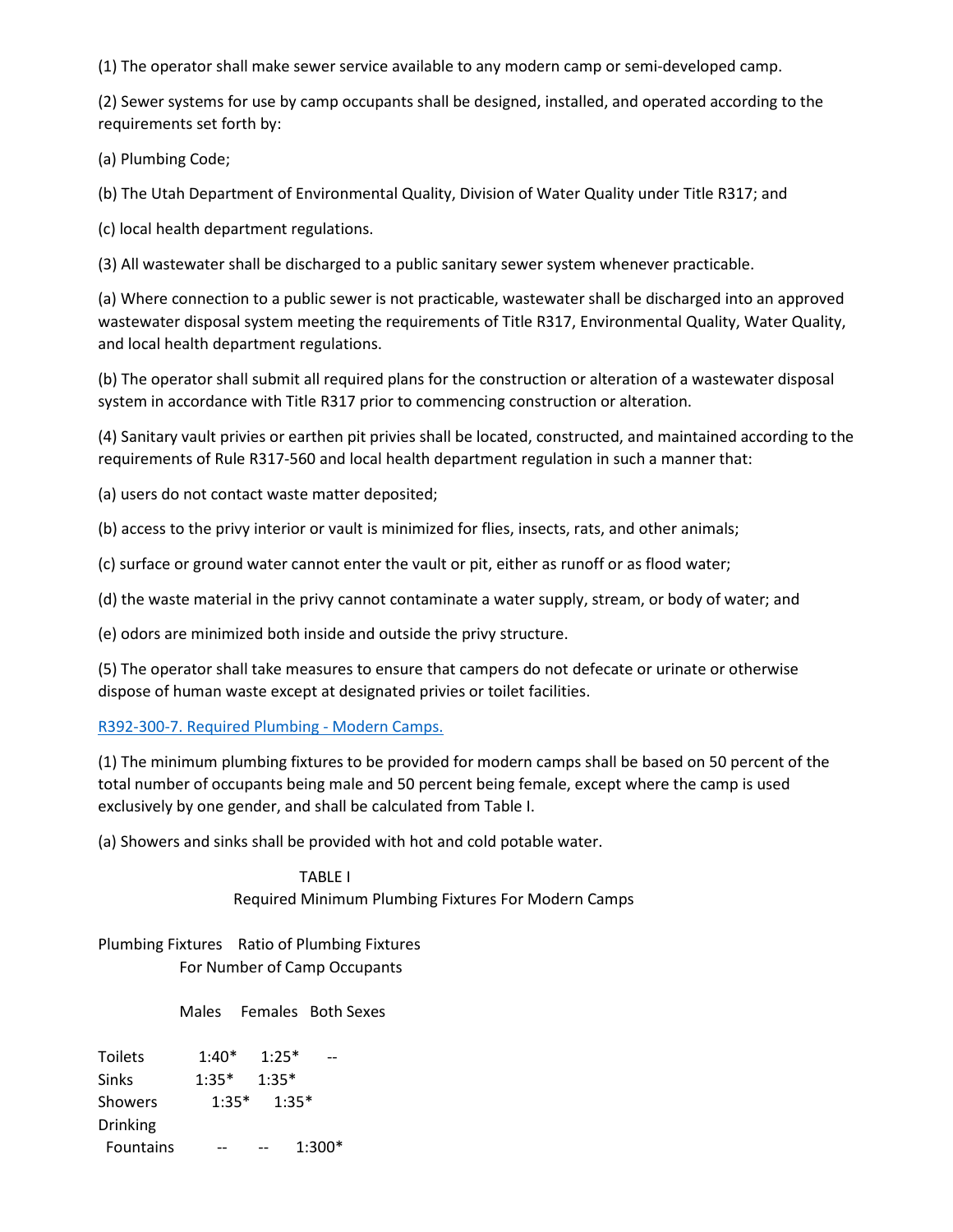Service Sink -- - - 1 per service building Potable Water Faucet -- - - 1 per service building

\*Or fraction thereof

(2) Sinks shall be located either in the same room as toilets, or immediately adjacent to the service building.

(3) Urinals may be substituted for up to half of the required number of toilets for males, provided the urinal is installed in addition to a toilet at the same location.

(4) Service buildings shall be located not less than 15 feet and not more than 300 feet from any living and camping spaces served, unless integrated into a permanent building at a modern camp.

(5) Soap and toilet tissue in suitable dispensers and waste receptacles with lids shall be provided in each service building.

(6) Clean individual disposable towels shall be provided at each sink. Alternate hand drying methods approved by the local health officer may be substituted for individual disposable towels.

(7) The operator shall maintain each service building in a clean and sanitary condition.

R392-300-8. Required Plumbing -- [Semi-Developed Camps.](https://rules.utah.gov/publicat/code/r392/r392-300.htm#E8)

(1) For semi-developed camps, the minimum plumbing fixtures to be provided shall be based on the number of sites, according to Table II.

(a) The operator shall calculate the minimum required number of fixtures according to Table II.

 TABLE II Required Minimum Plumbing Fixtures for Semi-Developed Camps

Plumbing Fixtures Ratio of Plumbing Fixtures Per Number of Camp Sites

Toilets or vault privies 1:15\* Potable Water Faucet 1:15\*

\*Or fraction thereof

[R392-300-9. Required Plumbing --](https://rules.utah.gov/publicat/code/r392/r392-300.htm#E9) Day Use Areas.

The minimum plumbing fixtures to be provided for day use areas shall be calculated from Table III.

 TABLE III Required Minimum Plumbing Fixtures for Day Use Areas

Plumbing Fixtures Ratio of Plumbing Fixtures Per Number of Day Use Sites

Toilets or vault privies 1:15\* Potable Water Faucet 1:15\*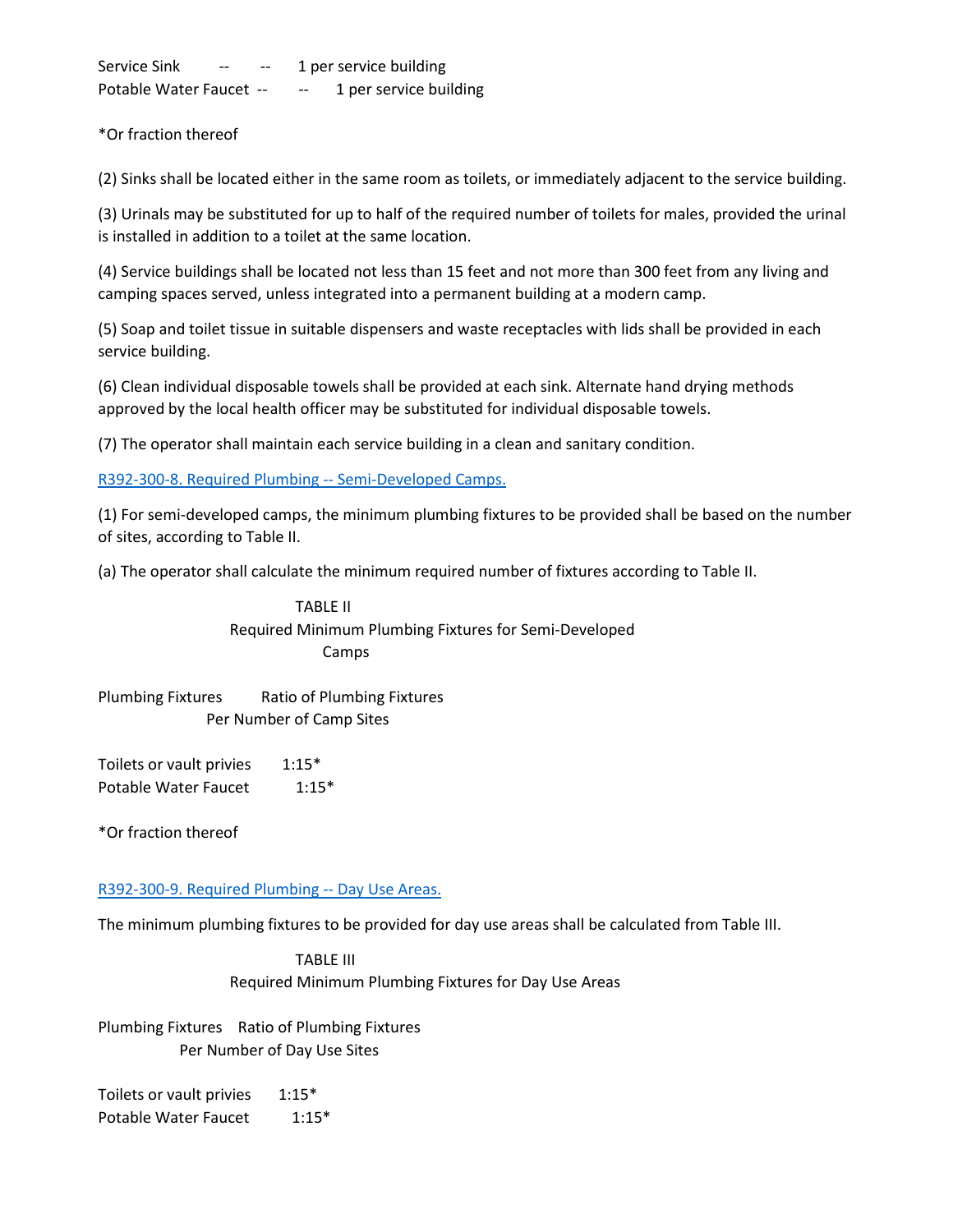### \*Or fraction thereof

### [R392-300-10. Operation and Maintenance.](https://rules.utah.gov/publicat/code/r392/r392-300.htm#E10)

(1) When tents, or permanent or semi-permanent buildings are provided by the operator, they shall:

(a) be of sound construction;

(b) assure adequate protection against the weather;

(c) include essential facilities to permit maintenance in a clean and operable condition;

(d) include openable windows or mechanical ventilation; and

(e) provide adequate storage for personal belongings.

(2) In open bay type sleeping areas containing four or more beds, the operator shall separate beds by a horizontal distance of at least five feet, reducible to three feet if beds are alternated head to foot, except in the case of double stacked bunks, which shall have a minimum horizontal separation of six feet under all circumstances. If partitions are utilized to preclude face-to-face exposure between beds, spacing requirements may be modified to a minimum separation distance of three feet between adjacent beds upon approval of the local health officer.

(3)(a) Each provided bed, bunk, or cot shall be maintained in a sanitary condition.

(b) Mattresses, mattress covers, quilts, blankets, pillows, pillowcases, sheets, bedcovers, and other bedding shall be kept clean and in good repair.

(c) A sheet shall be provided for each bed, and shall be large enough to cover the top and all four sides of the mattress.

(d) A pillowcase shall be provided for each supplied pillow.

(e) Supplied bedding shall be replaced with clean linen, including sheets and pillowcases, before new occupant use.

(4) All buildings, rooms, and equipment, including furnishings and equipment in camping areas, and the grounds surrounding them shall be maintained in a clean and operable condition.

(5) Where electric power is available, service buildings shall be provided with outside lighting to indicate the location and entrance doorways of each.

(6) Where necessary, all reasonable means shall be employed to eliminate or control infestations of vermin, vectors, or pests within all parts of any camp. This shall include approved screening or other approved control of outside openings in structures intended for occupancy or food service facilities.

(7) Each modern camp shall be equipped with at least a 24-unit ANSI compliant first aid kit. The operator shall ensure that each first aid kit is:

(a) properly stocked;

(b) readily accessible; and

(c) conveniently located in critical areas.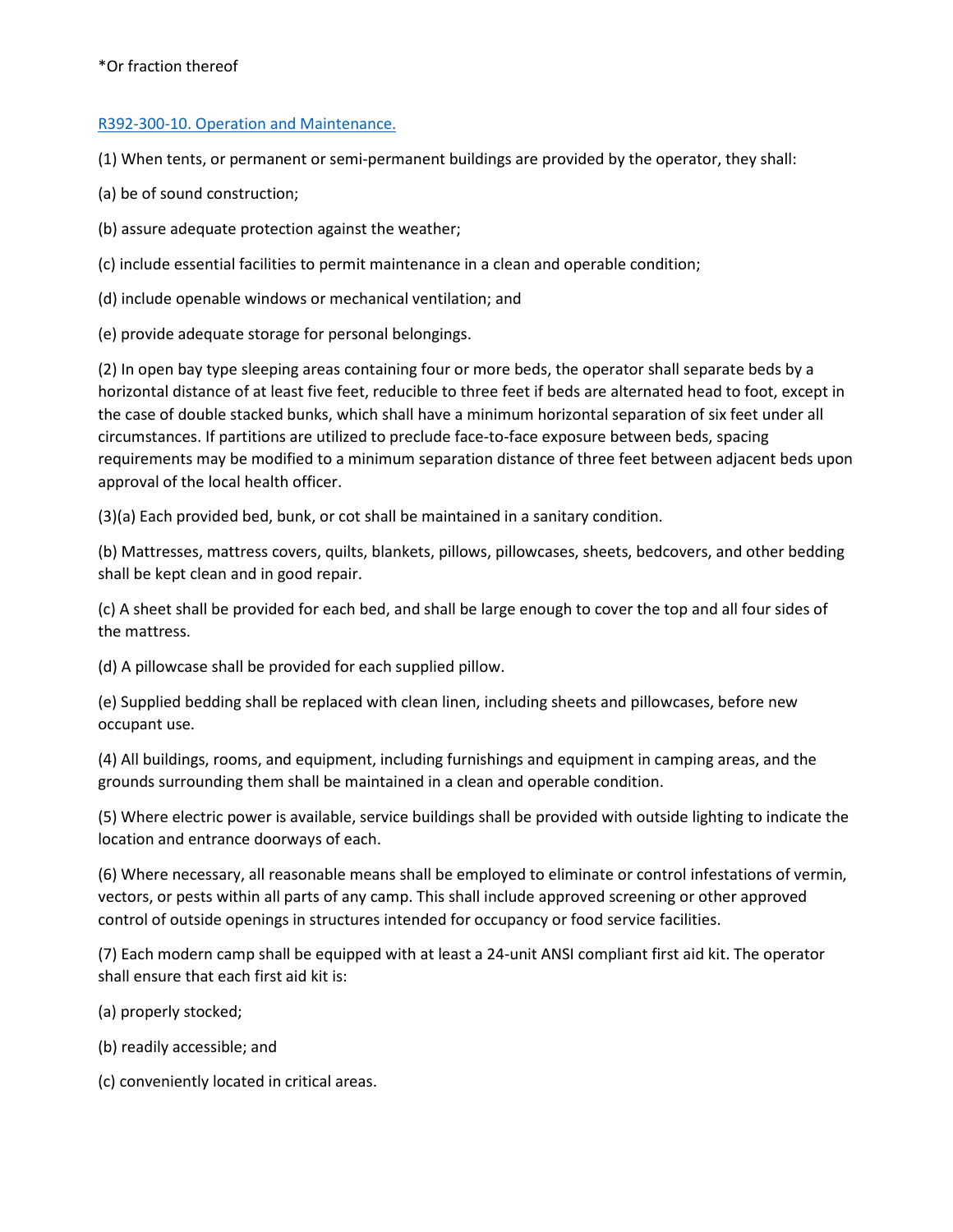(8) The operator of a camp with onsite staff shall employ at least one individual who is adequately trained to render first aid. This individual should possess at least a certificate of completion of the Basic First Aid Course as presented by the American National Red Cross or its equivalent.

### [R392-300-11. Food Service.](https://rules.utah.gov/publicat/code/r392/r392-300.htm#E11)

When food service is provided for camp occupants, food service, storage, and preparation shall comply with the FDA Model Food Code as incorporated and amended in R392-100 and local health department regulations.

### [R392-300-12. Solid Wastes.](https://rules.utah.gov/publicat/code/r392/r392-300.htm#E12)

(1) The operator shall provide adequate containers to prevent the accumulation of solid waste in the camp.

(2) Solid waste generated at a camp or picnic area shall be stored in a leak-proof, non-absorbent container, which shall be kept covered with a tight-fitting lid.

(3) All solid wastes shall be disposed with sufficient frequency and in such a manner as to prevent insect breeding, rodent harborage, or a public health nuisance.

### [R392-300-13. Swimming Pool.](https://rules.utah.gov/publicat/code/r392/r392-300.htm#E13)

The operator shall comply with Rule R392-302, Design, Construction, and Operation of Public Pools as well as other local health department regulations for all pools or spas made available to camp occupants or staff.

#### [R392-300-14. Inspections and Investigations.](https://rules.utah.gov/publicat/code/r392/r392-300.htm#E14)

(1)(a) Upon presenting proper identification, the operator shall permit a local health officer to enter upon the premises of a camp to perform inspections, investigations, reviews, and other actions as necessary to ensure compliance with Rule R392-300.

(b) The local health officer may not enter an occupied tent or other structure designed or intended for temporary human habitation without the express permission of the occupant except when a warrant is issued to a duly authorized public safety officer which authorizes the local health officer to enter, or when the operator and the local health officer determine that there exists an imminent risk to the life, health, or safety of the occupant.

#### [R392-300-15. Closing or Restricting of Camps or Sites.](https://rules.utah.gov/publicat/code/r392/r392-300.htm#E15)

(1) If a local health officer deems a camp, campsite, or portion thereof to be an imminent risk to the life, health, or safety of the public, the area may be closed or its use may be restricted, as determined by the local health officer.

(2) Within a reasonable time as ordered by the local health officer, the operator shall restrict public access to the impacted area of any camp, campsite, or portion thereof that has been closed or restricted to use by a local health officer.

(3) It shall be unlawful for an operator to allow any person to occupy a camp or campsite that has been deemed unfit for human habitation until written approval of the local health officer is given.

[KEY](https://rules.utah.gov/publicat/code/r392/r392-300.htm#E16)

camp, campground, public health, recreation areas

[Date of Enactment or Last Substantive Amendment](https://rules.utah.gov/publicat/code/r392/r392-300.htm#E17)

March 26, 2018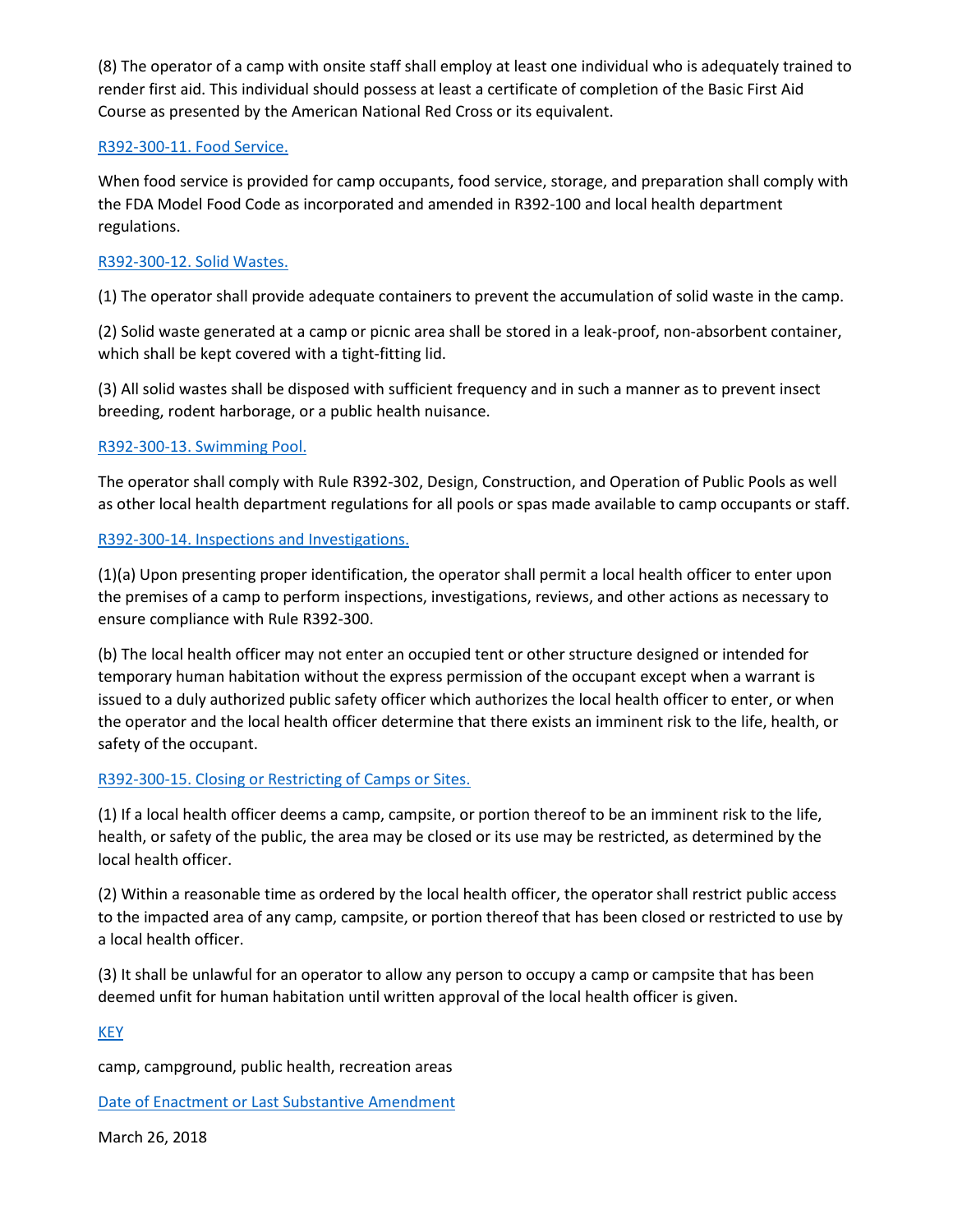#### [Notice of Continuation](https://rules.utah.gov/publicat/code/r392/r392-300.htm#E18)

November 8, 2016

[Authorizing, Implemented, or Interpreted Law](https://rules.utah.gov/publicat/code/r392/r392-300.htm#E19)

26-15-2

Additional Information

Contact

For questions regarding the *content* or *application* of rules under Title R392, please contact the promulgating agency (Health, Disease Control and Prevention, Environmental Services). A list of agencies with links to their homepages is available at <http://www.utah.gov/government/agencylist.html> or from [http://www.rules.utah.gov/contact/agencycontacts.htm.](https://rules.utah.gov/contact/agencycontacts.htm)